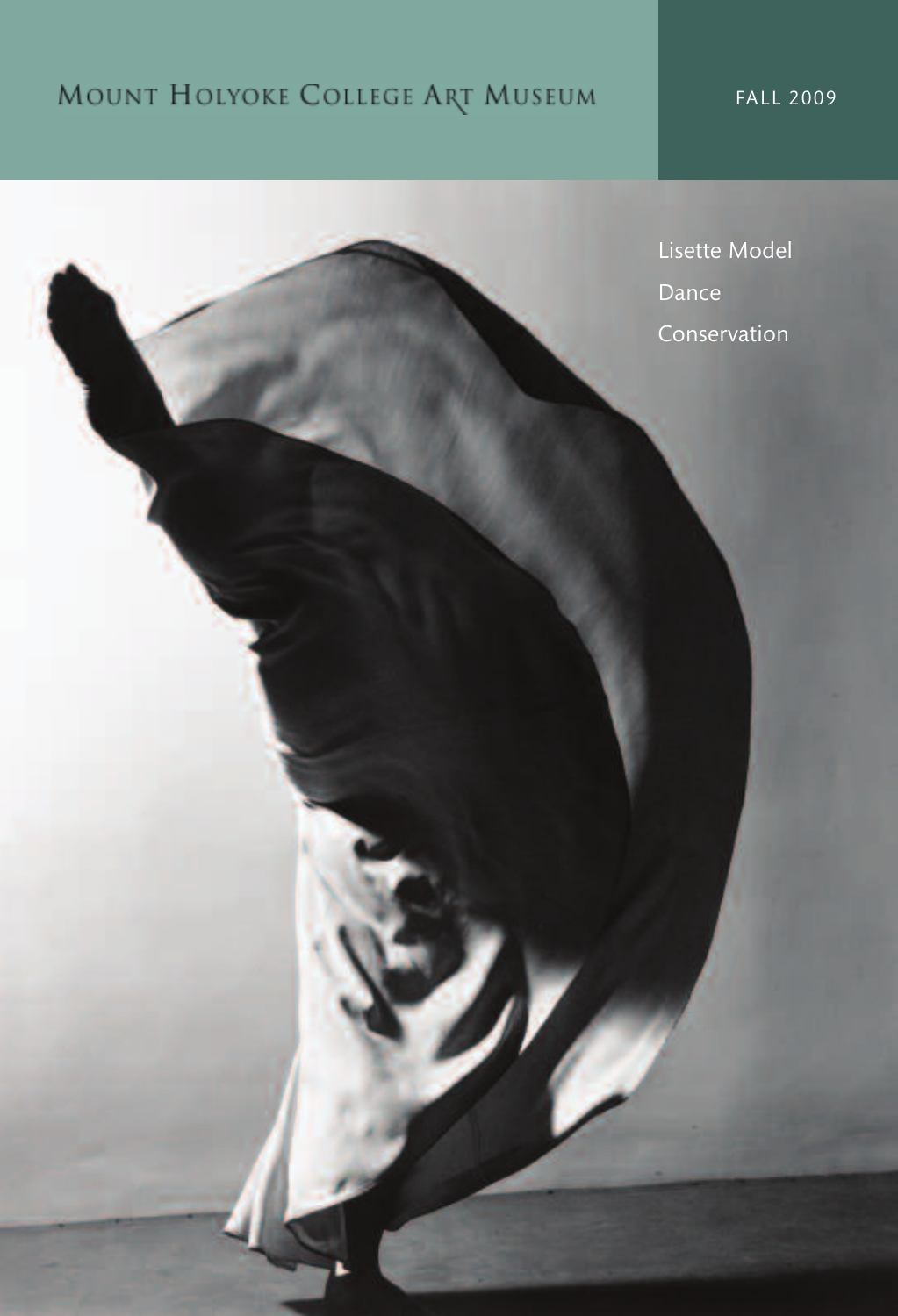### **LETTER**



THE MUSEUM RECEIVES correspondence almost every day regarding the Andrew W. Mellon grant that was announced last spring—an award that will allow us to further enhance the integration of the Museum and its collection into the curriculum across the campus. For a three-month period, the messages also focused on searches for two new staff members funded by the grant. One of my favorites came from Ellen Alvord shortly after her on-campus interview for the position of Andrew W. Mellon Coordinator of Academic Affairs. Ellen is also an alumna of the College (Class of 1985) and so it was especially gratifying to read: "The art museum has never felt as dynamic and as exciting as it felt on this last visit."

The energy Ellen sensed while speaking with faculty and students has only intensified, in part because she has since joined the Museum staff as the new Coordinator. She has already begun her outreach efforts, meeting with faculty members about their classes, reviewing syllabi, and suggesting potential uses of the Museum's exhibitions and collections. Ellen's growing knowledge of our holdings and experience handling delicate works of art have greatly aided these faculty collaborations.

The Mellon grant also provides funding to support an assistant to the curator whose primary responsibilities involve working closely with Wendy Watson to develop and care for the collection, and helping to organize changing exhibitions. Shortly after Rachel Beaupré joined the staff as the new Mellon Curatorial Assistant it became clear that she would contribute to the Museum's work in a rich variety of ways. She quickly became an integral member of the Museum team and has had the opportunity to be involved with acquisitions, preparations for exhibitions, and the redesign of the Museum Web site. Besides managing the Museum's rights and reproductions operation, Rachel also helps field requests for information from students, faculty, and researchers.

Mellon-supported internships give students the special opportunity to gain professional museum experience and work on substantive projects. The first of these interns, Theresa Antonellis, (FP, Class of 2010) worked all last summer and continues to do so this fall while continuing her studies. One of her most important projects has been gathering information about the various collections at the College, ranging from the well-catalogued live plants in the Talcott Greenhouse and the Botanic Garden to a select group of historical barometers on view in the Kendade Hall atrium.

The Museum staff is firmly committed to the value of using original works of art in teaching, and it only makes sense to extend that effort to other primary resources on campus, like the Skinner Museum, which my staff also administers. As Curator Wendy Watson has remarked: "There are a multitude of underutilized treasure troves hidden in plain sight all over the College. Costumes, documents, fossils, minerals, rare books, Japanese tea ceremony items, cuneiform tablets, furniture, plaster casts, and even our historic buildings provide unparalleled opportunities for students to learn from primary materials. After we've gathered the information, we hope to make these resources available through the College's Web site, but more importantly, in actuality."

#### C O V E R :

Barbara Morgan (American, 1900–1992) *Valerie Bettis—Desperate Heart* Gelatin silver print photograph 1944 Gift of Donald Holden © Barbara Morgan The Barbara Morgan Archive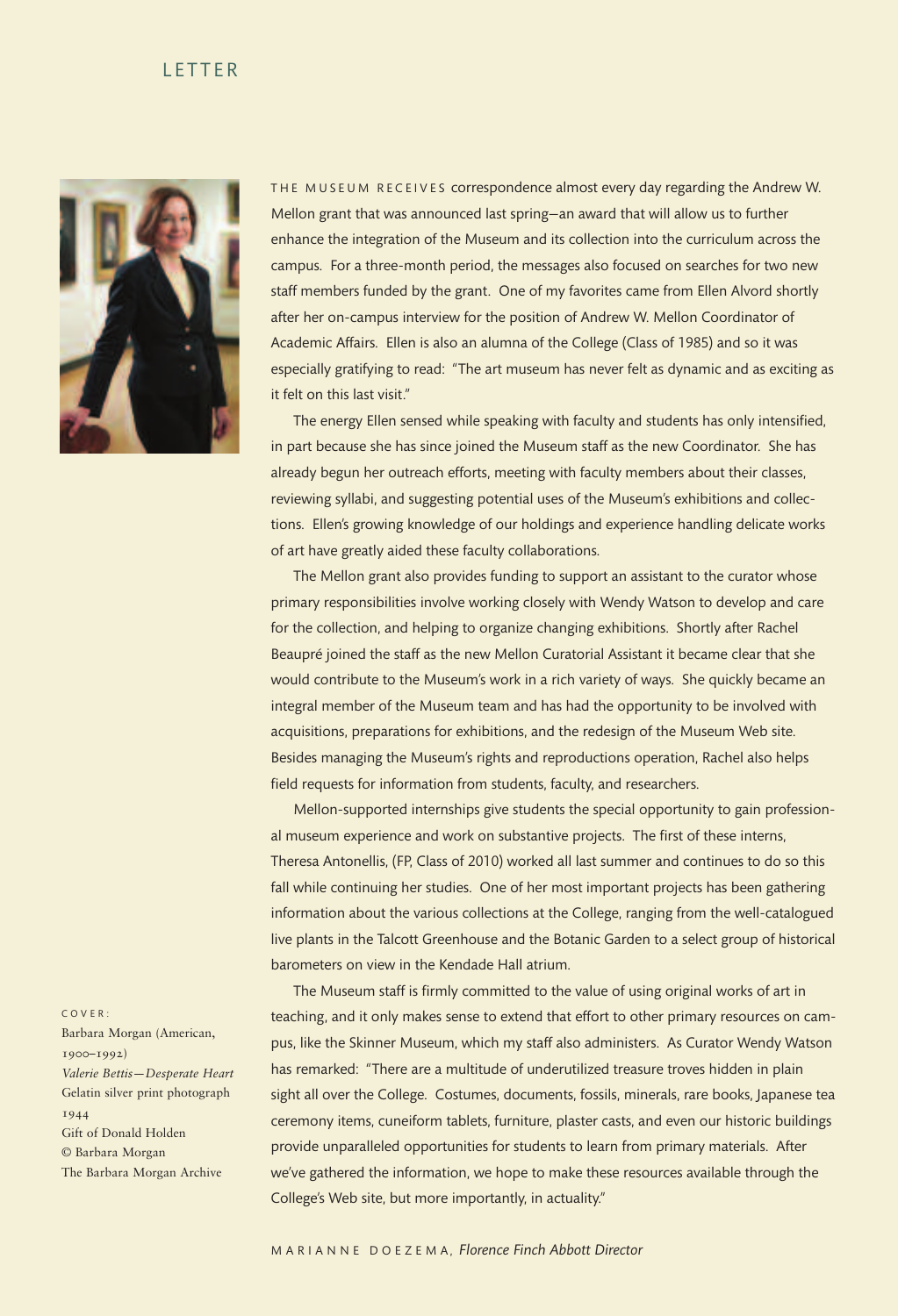**INTERVIEW** 

# Objects for Learning: Partnering with the Yale University Art Gallery

IN THE FOLLOWING CONVERSATION, Director Marianne Doezema discusses the Museum's participation in a collections sharing project initiated by the Yale University Art Gallery with Bettina Bergmann, Helene Phillips Herzig '49 Professor of Art, and Geoff Sumi, Associate Professor of Classics. The planning phase of the initiative was funded by a grant from the Andrew W. Mellon Foundation, and we are hopeful that the Foundation will also subsidize the implementation phase.

**MD:** I want to start by thanking you for your participation in the planning process for this project. You have both visited Yale with our Museum staff members to help select the objects that we will borrow, ensuring that the antiquities we bring to Mount Holyoke will support the specific educational goals of our faculty and students in classes across the curriculum. I am also grateful to Jock Reynolds, Director of the Yale University Art Gallery, for including us in this project, along with the Williams College Museum of Art, the Hood Museum of Art at Dartmouth, the Bowdoin College Museum of Art, the Smith College Museum of Art, and the Allen Memorial Art Museum at Oberlin. Our thanks go to Susan

Roman, from Gerasa *Mosaic Fragment with Bust of Erato* Stone and glass mosaic Late 2nd to early 3rd-century CE Ruth Elizabeth White Fund Yale University Art Gallery

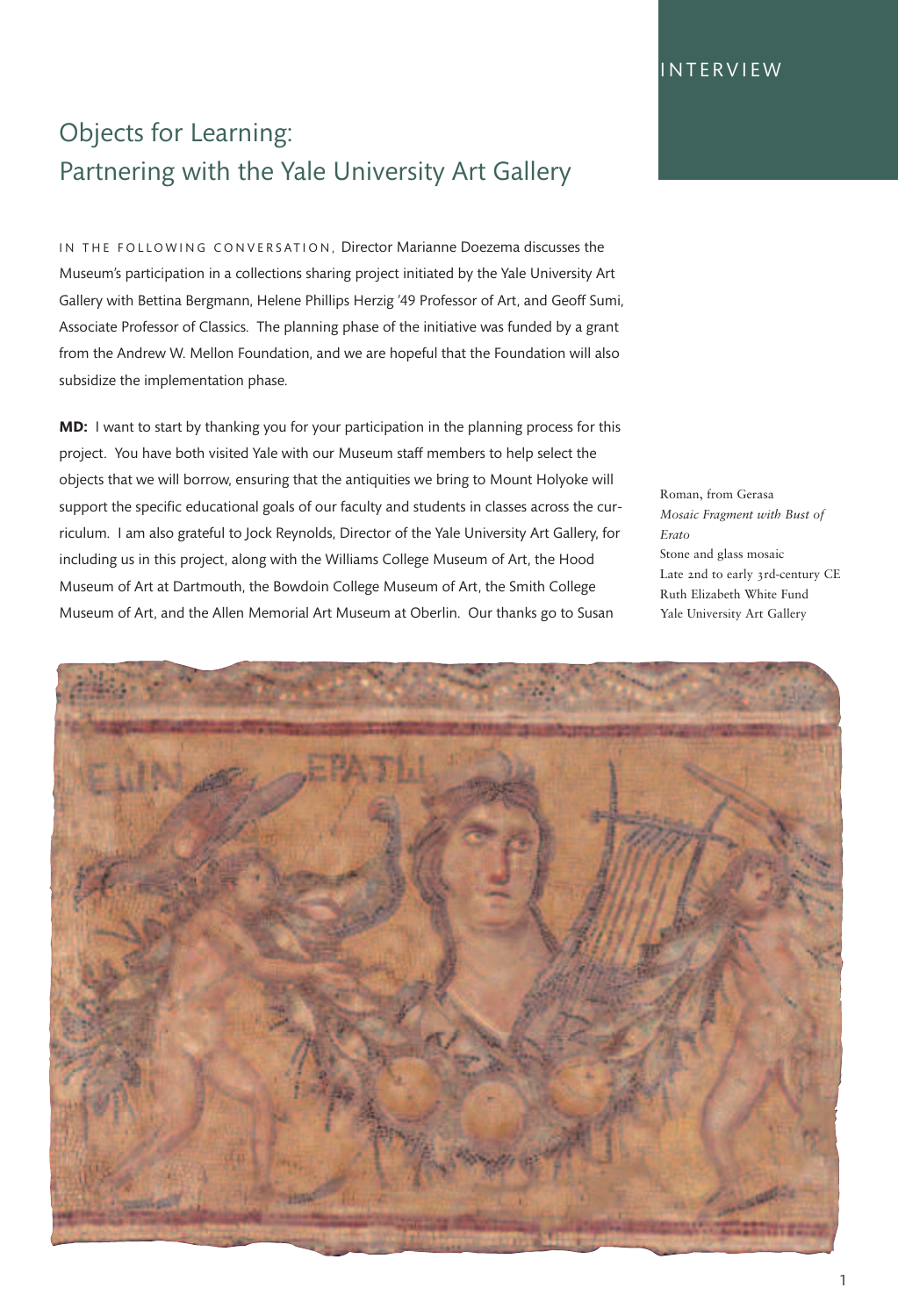#### Matheson (Class of 1969), as well. She is Chief Curator and Curator of Ancient Art at Yale and has been enormously helpful in our work there. **INTERVIEW**

**BB:** It was tantalizing to go there and learn more about the depth and breadth of Yale's holdings in Greek and Roman materials.

**MD:** In an email about this forthcoming loan, you summarized one of the themes you have in mind as you consider which objects would be most useful for your teaching. You mentioned a mosaic and two reliefs that would "make wonderful study objects, as they raise issues of excavation, collecting, and reconstruction (my favorite topic)." Can you tell us why you like this topic so much?

**BB:** My main focus of research has been Roman frescoes. Many museum visitors do not see that painted frescoes were part of the physical fabric of a building just as mosaics were part of the floor. And so I've been very interested in the ways that museums exhibit "objects" that were actually embedded in the built environment. Considering these issues is a great way for students to understand the original function of many ancient works on display in a gallery. As they become engaged in reconstructing the environments—either in the form of a photo montage, a computer recreation, or a built model—students learn when and where objects were excavated. That introduces them to the history and the process of archaeology. We talk about how these objects left their sites of origin, the journeys they've taken since ancient times, and how they have been collected and exhibited.

**GS:** I do something similar with inscriptions from buildings or sculpture, for example. Usually when students read them they are translated and totally out of context. I've tried to convey a sense that these inscriptions were really part of a larger whole—a monument or statue base, whatever it might be—to give the students some sense of the original setting.

**BB:** Several of the objects we are borrowing from Yale bear inscriptions that are very revealing. For example, the mosaics have Greek words inscribed on them, so students can see the way inscriptions have a role in identifying the figures that are represented.

**MD:** I understand you are also interested in visual narrative.

**BB:** Indeed, and several of the objects we will borrow from Yale tell important stories. Greek vases depict mythological figures such as Herakles involved in heroic adventures. A couple have scenes of ancient theatrical performances. In one of my regular courses (taught with Paula Debnar in Classics), Gods and Mortals: Myth in Ancient Art and Literature, a major focus is visual narrative and how such complex tales can be so effectively represented on such small objects. A single attribute held in the hand can signal the identity of a god or hero, and the juxtaposition of two figures can convey one moment of an elaborate tragedy.

**MD:** What are some of the other subjects that interest you, Geoff?

**GS:** I became involved in this project mainly to access the Roman coin collection at the

Roman *Silver Denarius of Augustus* Silver, 29–27 BCE Numismatic Collection Transfer 2001, Gift of Hopkins Grammar School Yale University Art Gallery



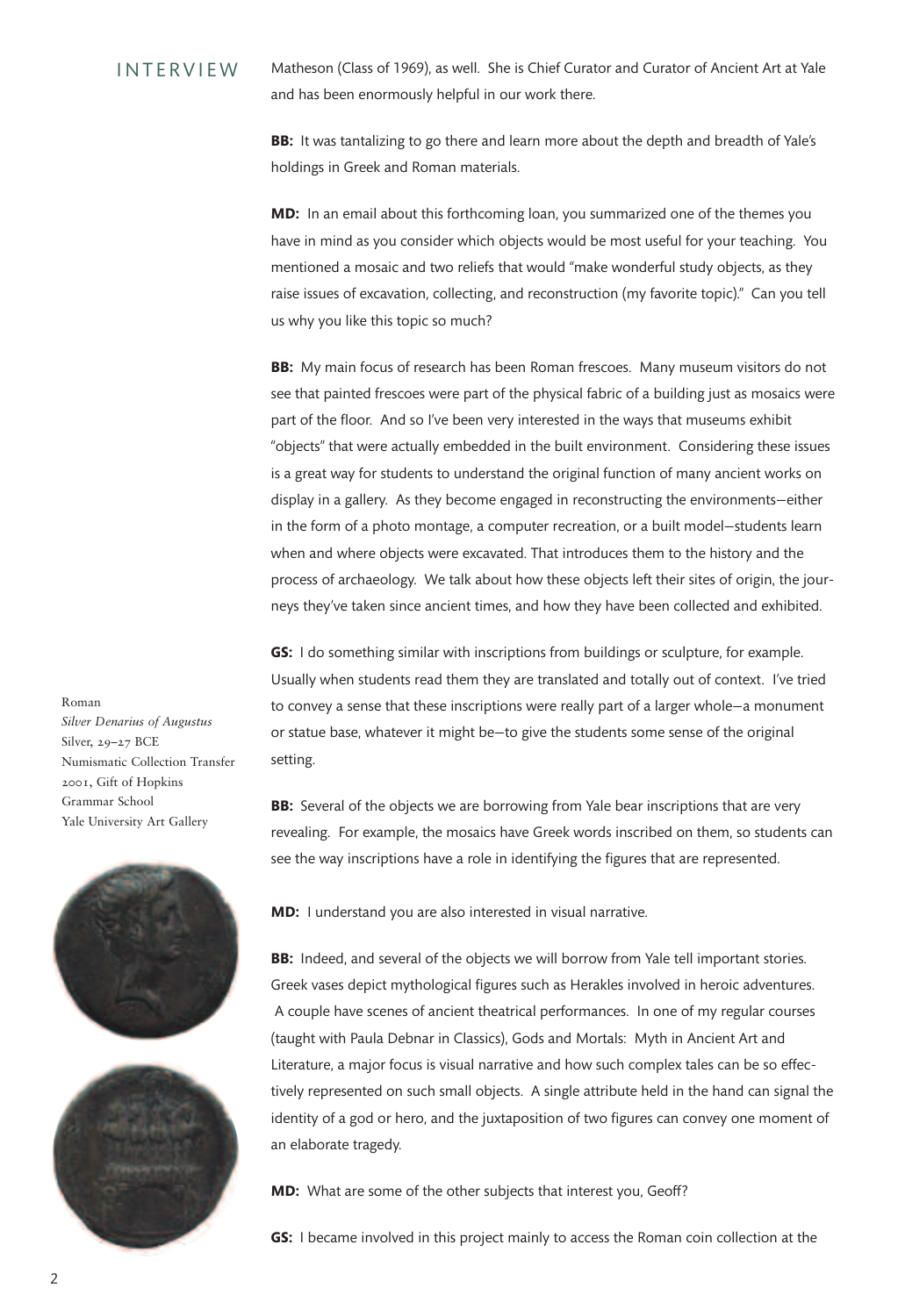Yale University Art Gallery. In my courses, I place a strong emphasis on the interpretation of primary evidence—i.e., literary texts, inscriptions, architectural remains, and coins. I've found over the years that students really appreciate the opportunity to handle ancient artifacts rather than merely looking at images of them projected on a screen in the classroom. Roman coins are especially interesting because they contain visual images disseminated by the ruling authority. These images might supplement, corroborate, or contradict the written sources.

**MD:** How do you plan to incorporate the coins into your curriculum this year?

**GS:** For my Roman history course this fall, I am planning a unit on Roman coins within a specific historical context. I want to focus on the reign of Emperor Augustus, especially the transition to monarchy from the late Republic when Augustus was coming to power, and discuss with my students the visual imagery that appears on his coins. Students can then compare this imagery with the other sources that they are reading, and we can discuss how numismatic depictions adhere to or depart from the written record. A coin of particular interest from the Yale collection depicts on the reverse a triumphal arch surmounted by Augustus



riding in a *quadriga,* or four-horse chariot. This is probably a representation of an arch erected in the Roman Forum that no longer survives. A coin such as this can foster a discussion about the topography of Rome that Augustus largely reshaped when he came to power. He also restricted celebrations of triumphs to members of the imperial family, thus laying the foundations for court ceremony. This is one way that I'm hoping to use some of Yale's coins to supplement the Art Museum's own strong collection.

**MD:** That is one of the main goals of this collections sharing initiative, to complement and enhance the holdings of the six participating museums through the loan of objects from Yale's extensive collection. What are some of the other ways these objects relate to our own holdings in ancient art?

**BB:** The other important theme associated with the Yale objects is the representation of women in antiquity. We have included on our list of requests a beautiful marble head of an Alexandrian queen and a miniature ivory head of the Roman empress Julia Domna, which will be wonderful complements to our portrait of Faustina and offer more original works for students to examine firsthand in my seminar on ancient female portraits. The

Roman copy of an original by Eutychides (Greek, active ca. 295 BCE) *Bronze Statuette of Tyche* Bronze, 2nd century CE Leonard C. Hanna, Jr., B.A. 1913, Fund Yale University Art Gallery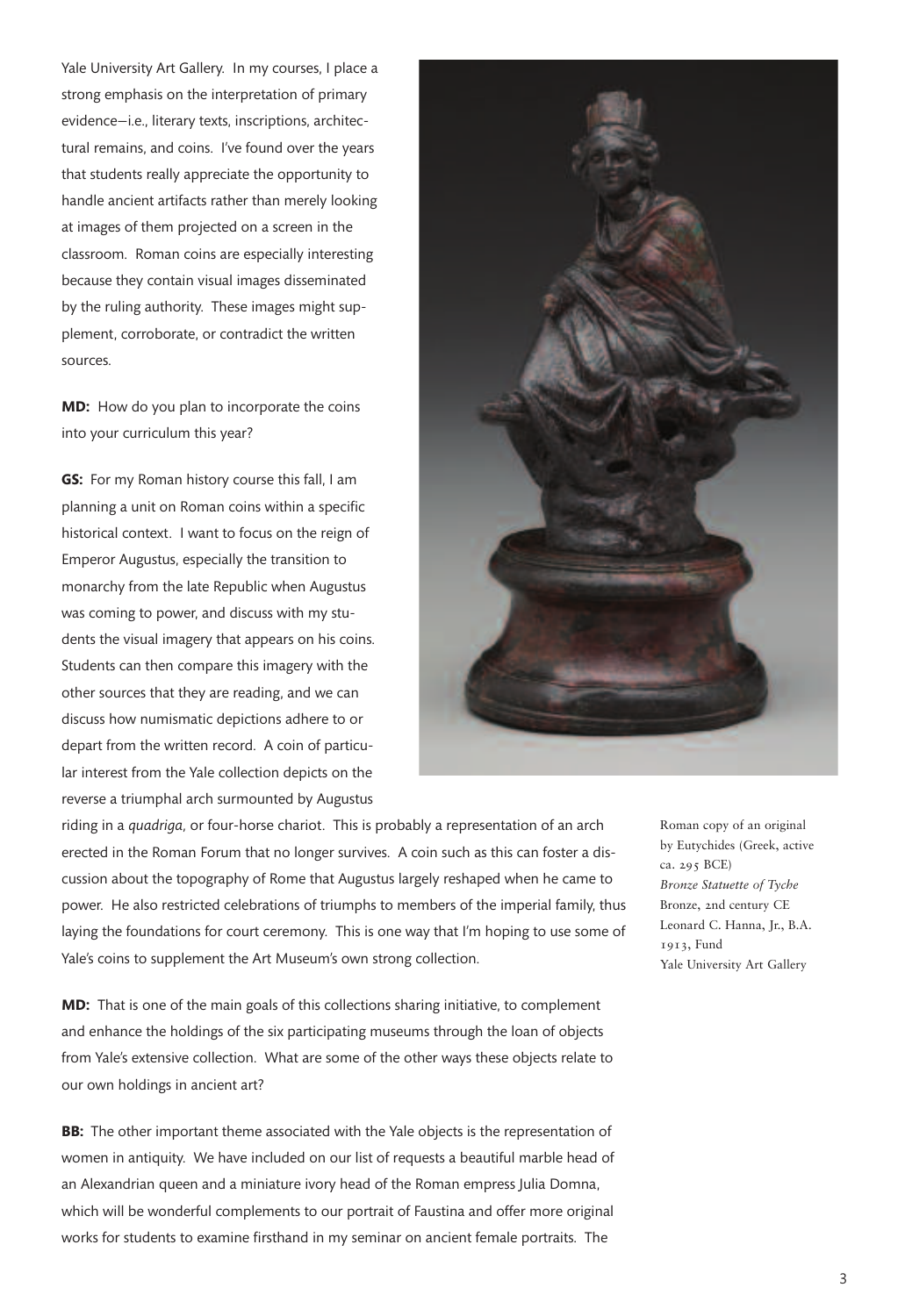

#### Egyptian/Greek

*Portrait of a Ptolemaic Queen, probably Arsinoe III* Marble, ca. late 3rd to early 2nd-century BCE The Harold A. Strickland, Jr., Collection Yale University Art Gallery

theme includes goddesses and female personifications as well, which would be extremely useful for classes in many departments.

In contrast to the imperial portraits, some of the vases we are borrowing from Yale are intriguing because they show intimate domestic scenes. There is one of a woman fashioning a wreath, another of a woman spinning, and another of a woman making an offering at an altar.

**MD:** Isn't that unusual?

**BB:** Yes, the majority of narrative representations depict goddesses or mythological figures. The images of women engaged in daily activities will be a fascinating aspect to explore.

**MD:** Speaking of representations of women in antiquity reminds me of the process that we went through to acquire our great portrait bust of the Roman empress Faustina. Given the cultural property issues involved, it was a very complicated and time-consuming acquisition, but in the end, I believe it was one of the most exciting additions to the collections that has been made during my directorship.

**GS:** The portrait of Faustina is certainly a highlight, but there are several other areas of strength in our Museum's collection. In the past when I have scheduled a class at the Museum, I have encouraged students to arrive early or stay late in order to spend some time in other galleries and learn more about the permanent collection.

**MD:** That's great. As you know, I'm very interested in having students take advantage of



the Museum as a resource for their studies, but I also like to encourage them to think of it as a place for personal enjoyment, relaxation, and reflection (oh, and by the way, we have wireless internet access throughout the galleries and lobby, so it's a great place to study as well!). As a result of outreach efforts aimed at integrating the Museum more effectively into the curriculum, class visits have tripled over the past year. I certainly hope that the presence of Yale's antiquities will encourage even more faculty to incorporate the Museum into their teaching.

### Roman

*Faustina the Elder* Marble, second half of the 2nd century CE

Purchase with Art Acquisition Endowment Fund, Belle and Hy Baier Art Acquisition Fund, Teri J. Edelstein Art Acquisition Fund, Marian Hayes (Class of 1925) Art Purchase Fund, Susan and Bernard Schilling (Susan Eisenhart, Class of 1932) Fund, Warbeke Art Museum Fund, and Abbie Bosworth Williams (Class of 1927) Fund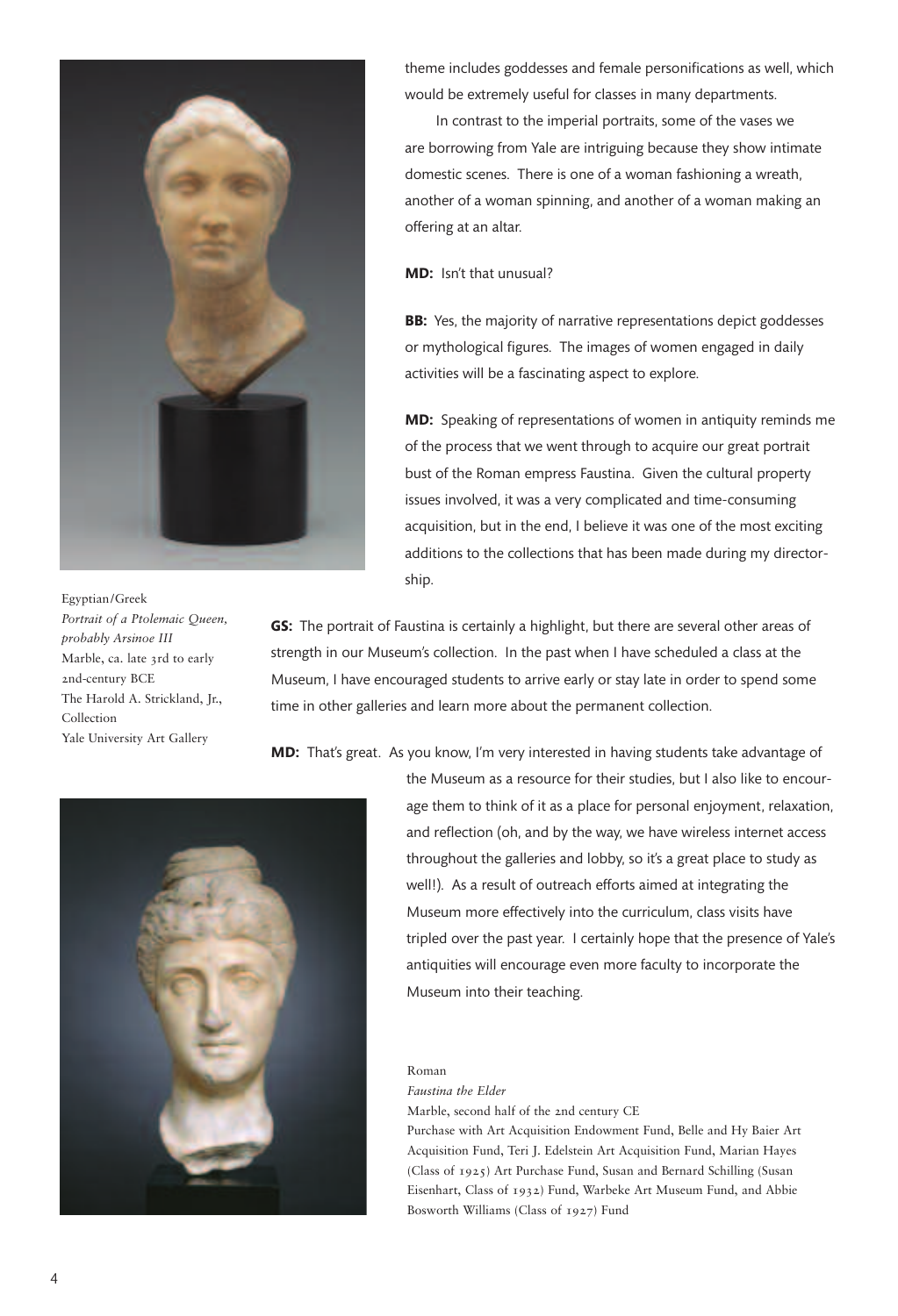### ON VIEW

### *Lisette Model and Her Successors 1 September-13 December 2009*

*"Don't click the shutter until the experience makes you feel embarrassed."*

W H E T H E R E L O Q U E N T O R A B R U P T, terse or verbose, the teachings of Lisette Model had monumental impact on a generation of American photographers. Her protégées include an extensive list of accomplished names, with the impressive roster featured in this exhibition, *Lisette Model and Her Successors,* being just a sampling of the many artists who rose to distinction under her tutelage. Diane Arbus, Bruce Cratsley, Elaine Ellman, Larry Fink, Peter Hujar, Raymond Jacobs, Ruth Kaplan, Leon Levinstein, Eva Rubinstein, Gary Schneider, Rosalind Solomon, and Bruce Weber are a representative dozen of her distinguished followers in this survey exhibition of over 130 works.

Born Elise Félic Amelie Sybert to a Jewish family in Vienna, Model's childhood was one of affluence and culture, yet she did not pursue the visual arts until well into her thirties. The characteristics of her photographic signature were present even in her earliest work, however, as seen in the 1934 series, *Promenades des Anglais.* These images of wealthy European



aristocrats at their leisure display a documentary quality, intimately cropped so as to invade the very space her subjects occupied. Although Model attested that she "did not want to prove anything" with her photographs, she continued to be drawn to unique human circumstances, capturing society at its very extremes throughout her career.

Model settled with her husband, the Russian-born painter Evsa Model, in New York City, a pair of exotic artists enraptured with American life. She reflected in a 1977 interview that only in the United States could an amateur photographer like herself so quickly ascend the pedestal of fame. With her ambition set modestly upon becoming a darkroom assistant, Model made the acquaintance of PM newspaper photographer and art director, Ralph Steiner. She was subsequently caught up in a whirlwind of public exposure, with Steiner's praise as the catalyst. *Harper's Bazaar* published her iconic image *Coney Island, Standing,* the Museum of Modern Art purchased a selection of her works, and the Photo League of New York presented her first solo exhibition, all within three years of her arrival on the American art scene.

Model's teaching career began with much the same flourish. While she had scoffed

Lisette Model (American, b. Austria, 1906–1983) *San Francisco* Gelatin silver print photograph ca. 1947 Courtesy HASTED HUNT, New York, and Baudoin Lebon Gallery, Paris/Keitelman Gallery, Brussels © 1983 The Lisette Model Foundation, Inc. From the exhibition *Lisette Model and Her Successors* (Aperture)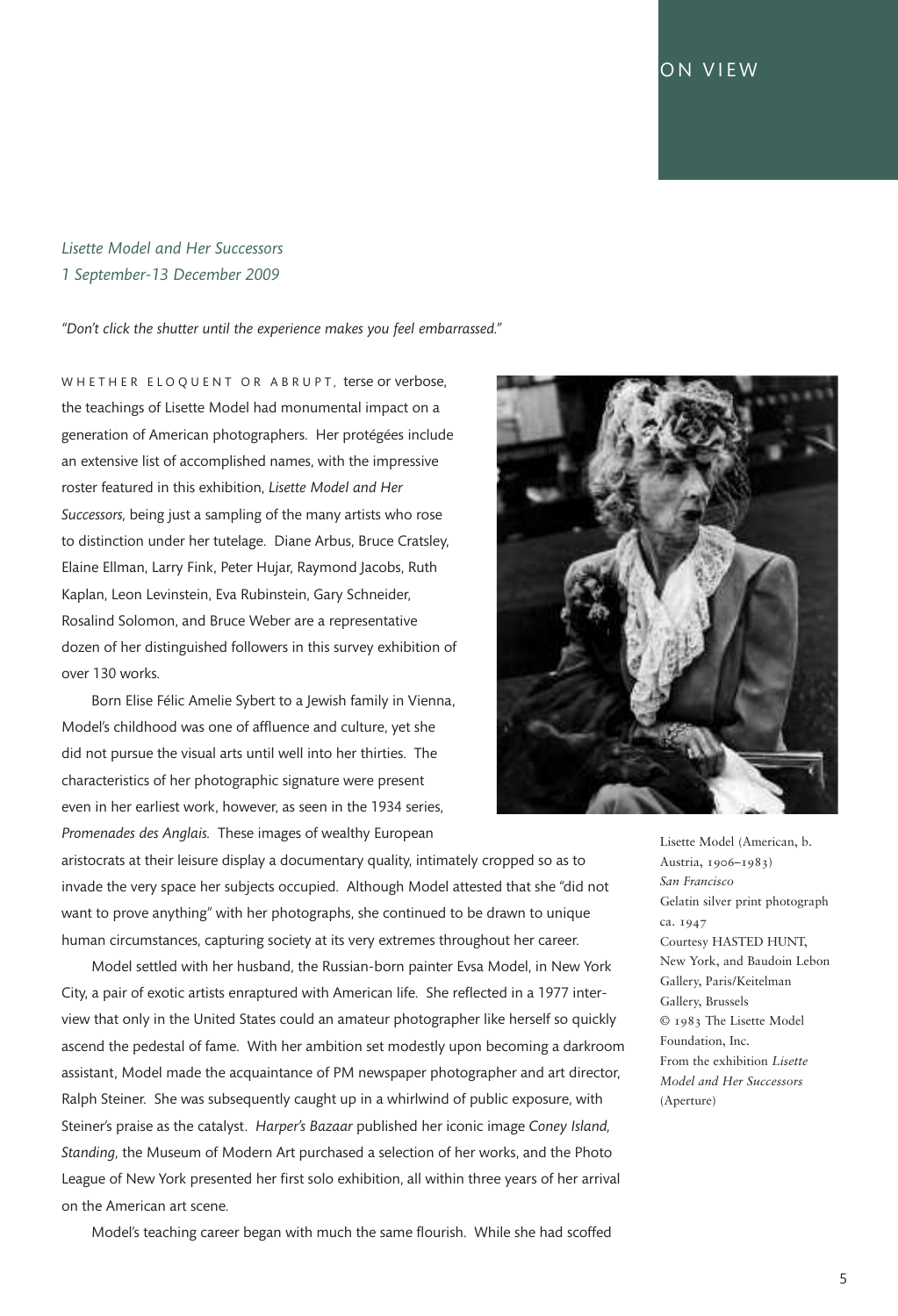

Lisette Model (American, b. Austria, 1906–1983) *Coney Island, Standing* Gelatin silver print photograph 1942 Courtesy HASTED HUNT, New York, and Baudoin Lebon Gallery, Paris/Keitelman Gallery, Brussels © 1983 The Lisette Model Foundation, Inc. From the exhibition *Lisette Model and Her Successors* (Aperture)

at the invitation from Ansel Adams to lecture at the California School of Fine Arts in 1949, saying, "My dear, what I know of photography I can say in two and a half minutes," Model would go on to teach for nearly 40 years. She instructed both privately and at the New School for Social Research, where she encountered many of the artists in this exhibition. In her classes, she emphasized the need to be passionate about one's subject matter and addressed her personal desire to capture humanity without judgment. Remarkably, Model never shared her own photographs with her students, but her words evidently had a lasting effect. Whether her protégées traced her footsteps to Coney Island, as did Raymond Jacobs and Leon Levinstein, or pursued her fascination for life on the outskirts of society, as did Diane Arbus, Model's successors carried forth the independent philosophy of their mentor. Devoted to teaching, Model passed away on March 30, 1983, just three weeks after giving her last lecture at Haverford College.

Aperture, a not-for-profit organization devoted to photography and the visual arts, has organized this traveling exhibition and produced the accompanying publication.

### *Dance & Dancers 5 September-13 December 2009*

*Dance & Dancers* features both well-known and seldom-seen treasures from the Museum's collection, a few judicious loans, and some outstanding new acquisitions appearing in the galleries for the first time. The Museum's holdings now number over 15,000, but only a small selection are on view at any given time for reasons of space and conservation. Thematically based shows like this one provide a welcome occasion to explore the collection in new and different ways.

Curator Wendy Watson—a longtime dance aficionado—has been compiling an inventory of dance-related art in the Museum for some time. The list comprises such varied items as a Greek vase with veiled women performing to the music of female flutists; photographs of Martha Graham, Twyla Tharp, and Merce Cunningham at work; a netsuke representing a monkey masquerading as a Japanese Sambaso dancer; an African mask; and a number of prints depicting that popular late-medieval allegory of mortality, the danse macabre, or dance of death. The works of art chosen from the collection were supplemented by generous loans from the Smith College Museum of Art, among them prints by Henri Matisse and Kiyonaga, two Native American drawings, and a photograph by Margaret Bourke-White.

Artists have turned their attention to this engaging subject across cultures and continents from antiquity to the present day, and the pervasiveness of this theme is evident in the current show. Dance forms relating to religious or spiritual beliefs are seen alongside visual records of artistic performances and performers; other works of art depict celebra-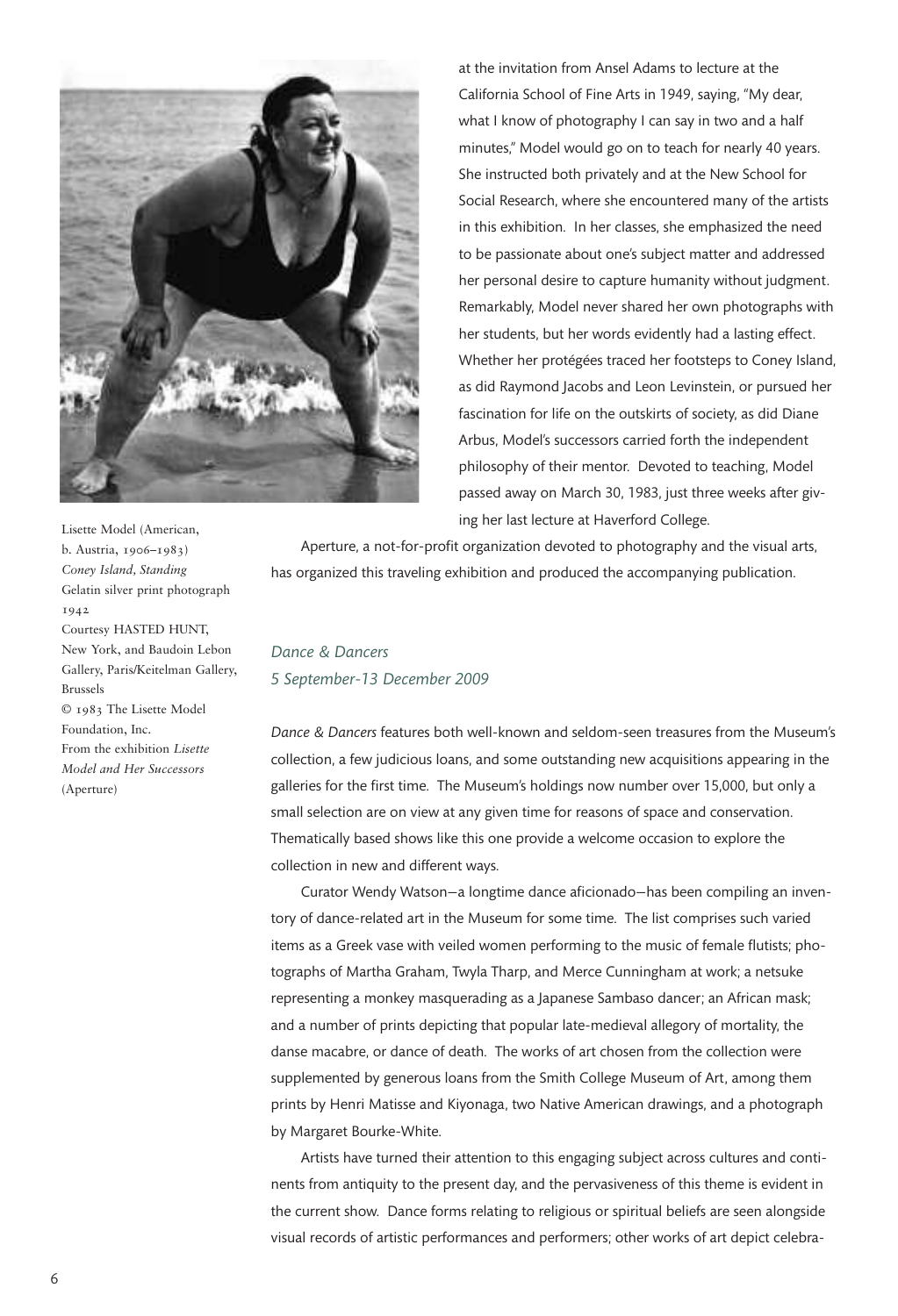tions, revelry, or simple carousing; and allegorical graphic images signify both life-giving forces and reminders of mortality. Even abstract works by Wassily Kandinsky, Berenice Abbott, and Joseph Cornell have at their core notions that can be associated with the physical movements of dance.

While *Dance & Dancers* is certainly a manifestation of the visual riches held by the Museum, it also symbolizes the deep collaborative roots that exist among the arts on the Mount Holyoke campus. The Mount Holyoke College Arts Group, founded by Museum Director Marianne Doezema and now led by Professor of Film Studies Robin Blaetz, meets monthly to plan and facilitate cooperative ventures linked to both the curriculum and the life of the College. One of those is the annual Leading Women in the Arts award (co-organized with the Weissman Center for Leadership and the



Liberal Arts), which involves public presentations, residencies, and small master classes led by distinguished women artists in various media. Dancer Trisha Brown, installation and performance artists Ann Hamilton and Rachel Rosenthal, and Academy-award nominated production designer Jeannine Oppewall have visited the campus most recently as recipients of this honor.

This year, the College celebrates the opening of two splendid new dance studios in Kendall Hall (check the College Web site for the opening events in November). It also marks the 30th anniversary of the

> Five College Dance Department, a pioneering consortium of programs at Amherst, Hampshire, Mount Holyoke, and Smith Colleges, and the University of Massachusetts. This diverse group of faculty includes performers, historians, and choreographers, many of whom are engaged in dance activities far beyond the Five-College sphere. One of them—visiting Mount Holyoke faculty member Jennifer Weber, the dynamic founding director of Decadancetheatre, a Brooklyn-based allfemale hip-hop crew—will present an illustrated talk at the opening of *Dance & Dancers.* Photographs by Daniel Pincus of Decadancetheatre performances will also be included in the show.

Attributed to the Eupolis Painter (Greek, active ca. 450 BCE) *Red-figure column krater with veiled dancers* Terracotta, ca. 450–440 BCE Purchase with the Nancy Everett Dwight Fund

Edgar Degas (French, 1834–1917) *Dancer Rubbing her Knee* Bronze, ca. 1885–1890 Lent by the David Winton Bell Gallery, List Art Center, Brown University, Gift of Robert F. Ebin (Class of 1962) and Family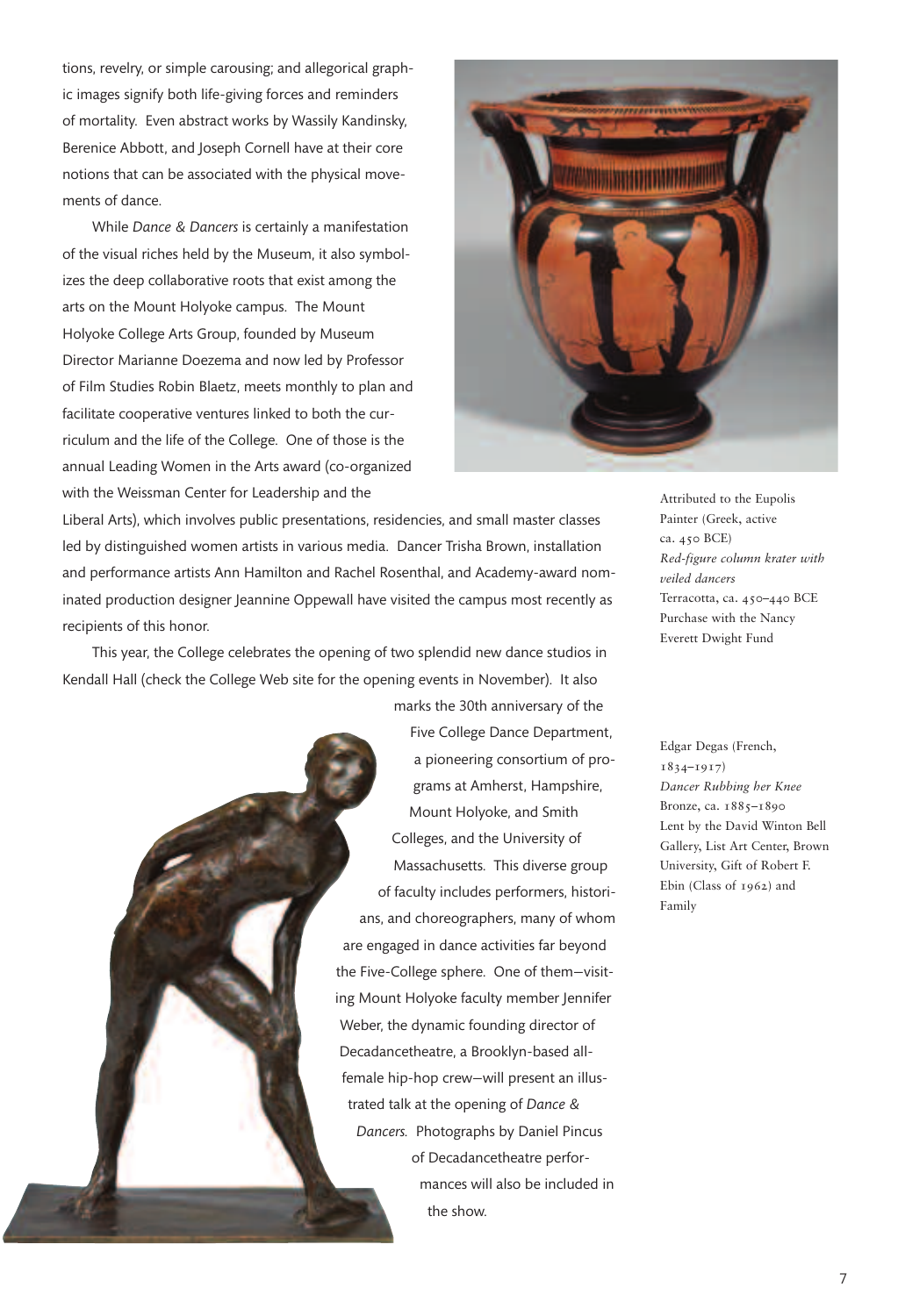### **UPCOMING**

### *Art of Devotion: Panel Painting in Early Renaissance Italy 9 February–30 May 2010*

In 2005, Middlebury College professor Katy Smith Abbott came to Mount Holyoke on a mission. Middlebury's museum had just acquired a splendid early Renaissance panel painting attributed to Lippo di Andrea—*Virgin and Child with Saints John the Baptist and Nicholas of Bari*—and Abbott was studying related works of art around the country. Thanks to donor Caroline R. Hill, the Museum here has remarkable holdings of early Renaissance paintings and medieval sculpture.

In conversations with Curator Wendy Watson, a plot was hatched to share an exhibition on the devotional art of this understudied period of Renaissance art. The show, supported by a grant from the Kress Foundation, is on view at Middlebury this fall and will travel to South Hadley in February. Smith Abbott and Watson contributed essays to the catalogue, published in association with New England University Press.

School of Lorenzo Ghiberti (Italian, ca. 1381–1455) *Virgin and Child* Painted and gilded stucco-forte ca. 1420 Purchase with the Mary Jane Benner Fund and the Nancy Everett Dwight Fund

It seemed fitting for the two academic museums to work together, since the creation of early fifteenth-century panel paintings was itself so collaborative in nature, depending upon a tight network of connections between patrons, painters, woodworkers, and gilders. The products of these artistic interactions were paintings and sculptures that served both as a focus for devotion and as an emphatic statement about wealth and status.

Tradition and innovation have long been seen as complementary forces in the devel-



opment of Italian Renaissance art. While surveys of this period tend to focus on the innovative departures of artists such as Masaccio, Ghiberti, and Brunelleschi, this exhibition focuses on their counterparts: artists valued for their knowledge of and appreciation for tradition. Because many of the artists represented in *The Art of Devotion* were close contemporaries, even occasional collaborators themselves, museum visitors will enjoy the opportunity to observe stylistic affinities borne of common patterns of training, as well as intentional emulation.

The materials of early Renaissance artists will also be on display in the exhibition, offering viewers a unique look at the many layers that contributed to the final appearance of tempera paintings. By viewing dry pigments, gesso, gold leaf, paint brushes, and drawing materials, as well as a model for an altarpiece frame, visitors will come closer to understanding exactly how artists fabricated the stunning works on view.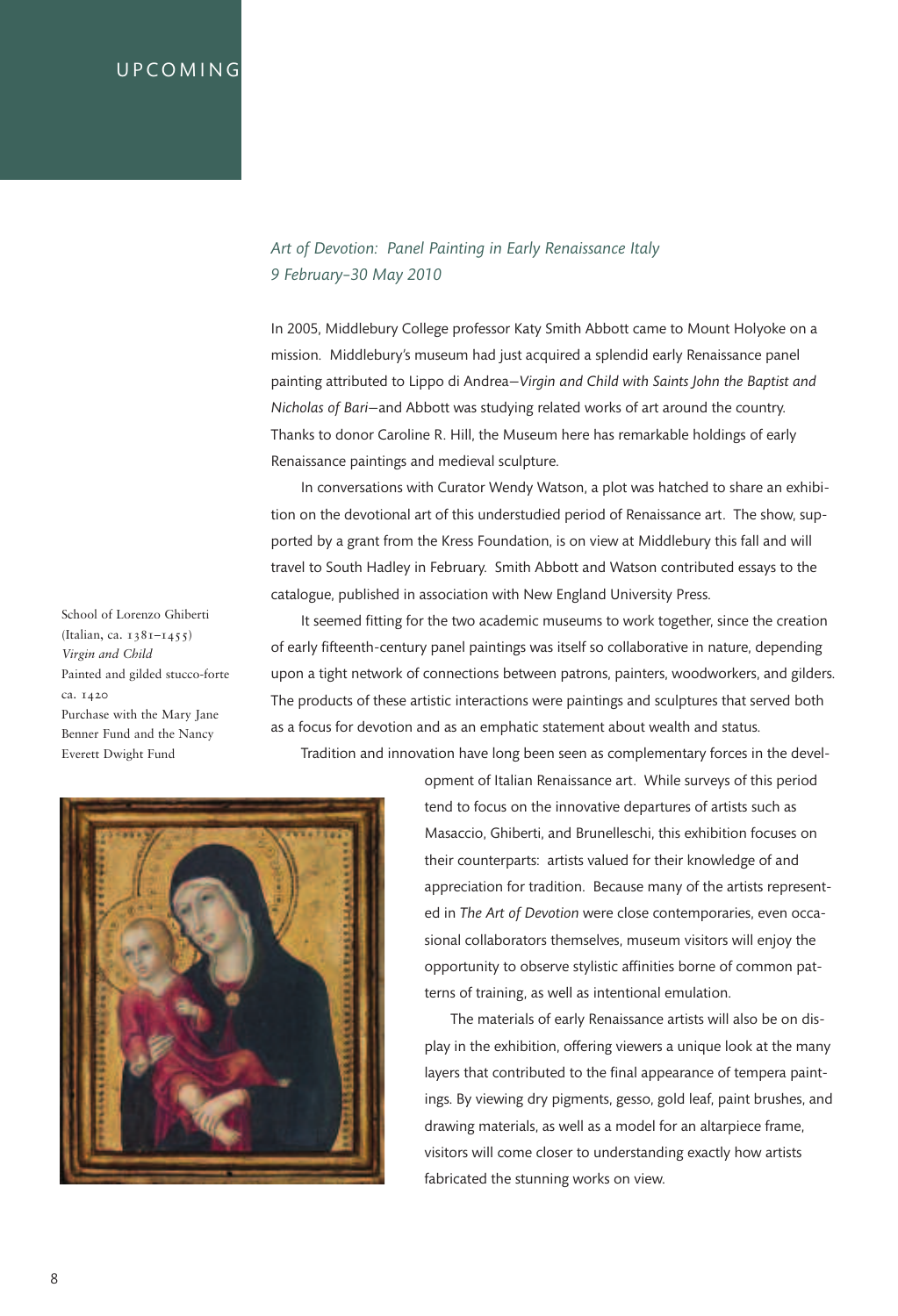# IN THE **COLLECTION**

# The Science and Art of Conservation

IT IS AN UNAVOIDABLE FACT that every work of art begins to deteriorate virtually as soon as the artist has completed it. The application of new analytical technologies and treatment stratagems, however, can reveal information about those changes and begin to return an object to a condition closely approximating its original appearance. The collaboration of art historians and museum curators with conservation scientists has become standard practice today, and these interdisciplinary efforts have become an essential part of the analytical and restorative processes. The study of artists' techniques



made possible by new technologies has also allowed for a more integrated approach to the work of art as object and as image, extending the study of technique to the study of meaning.

With these themes in mind, the Mount Holyoke College Art Museum organized an exhibition collaboratively with the Williamstown Art Conservation Center (see photo) entitled *Altered States: Conservation, Analysis, and the Interpretation of Works of Art* (1994). The show, which traveled from South Hadley to the Clark Art Institute in Williamstown and the National Academy of Design in New York City, included works of art from Mount Holyoke and other WACC member institutions, and ran the gamut from sculpture to paintings, decorative arts, and works on paper. It offered a fascinating opportunity for viewers to learn what goes on behind the scenes in both museums and laboratories, and how art historians, curators, and scientists work together to investigate and interpret works of art.

The Museum has pursued a systematic conservation program since 1977 when it became one of five founding members of WACC. Prior to that time, works of art were sent to the labs of other museums or to independent conservators. With this nearby conservation center to rely upon, Museum staff members were able to take a more coordinated approach, methodically reviewing areas of the collection and treating the objects of greatest importance and most urgent need. Using endowed funds designated for this purpose and grants from the National Endowment for the Arts and the Institute for Museum Services, the Museum has conserved Egyptian sculpture and ceramics, Greek vases, Italian Trecento panel paintings, American and Old Master paintings, and many works of art on paper. As new works enter the collection, they are routinely surveyed and, if necessary, are treated or stabilized, sometimes with funds provided by alumnae and other donors.

In 2008, the Williamstown Art Conservation Center (WACC) moved into its state-of-the-art facilities in the Clark Art Institute's Stone Hill Center, designed by Pritzker Prize architect Tadao Ando. For more information: www.williamstownart.org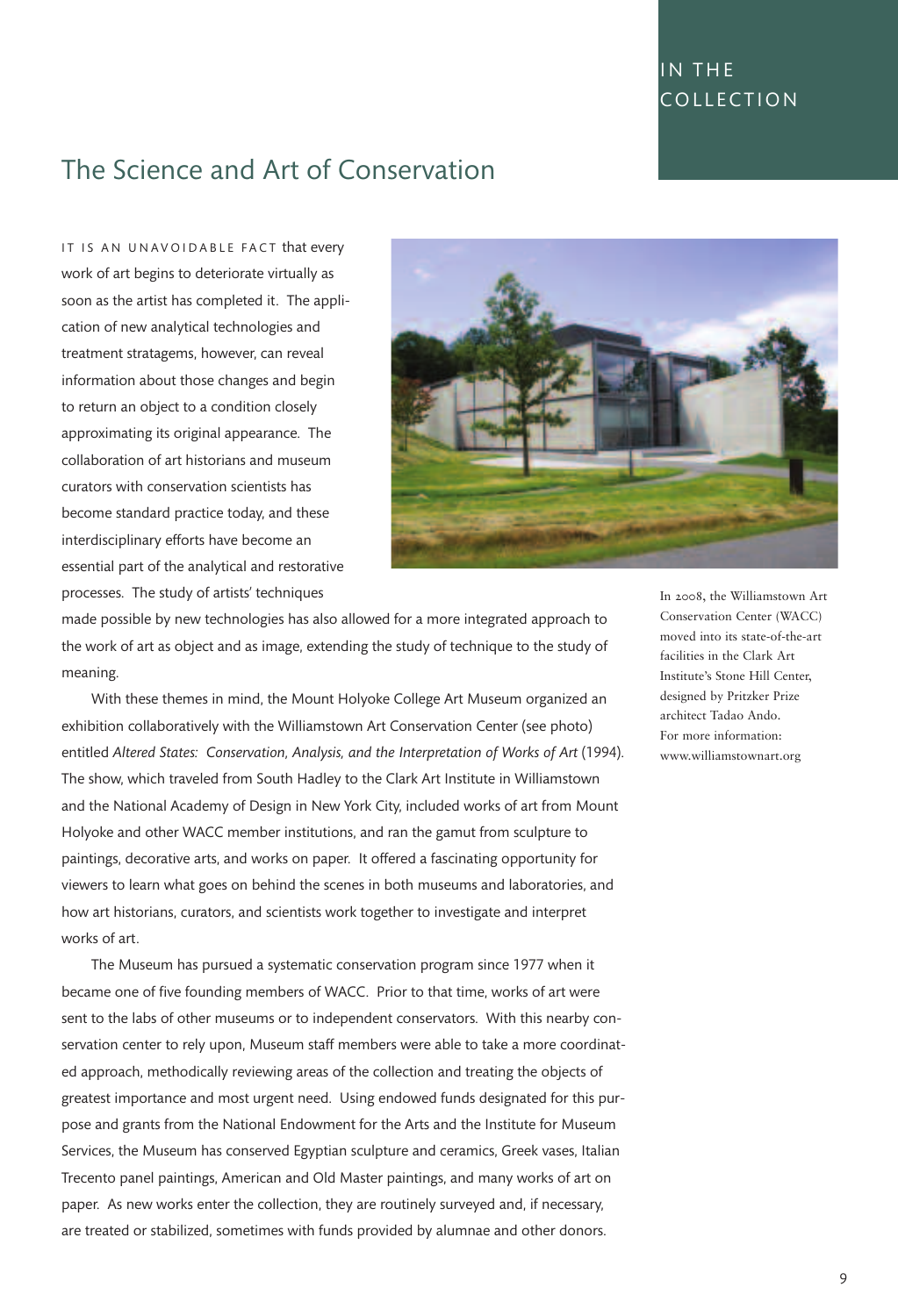

After Peter Paul Rubens (Flemish, 1577–1640) *Night Scene with an Old Woman and a Boy* Oil on canvas, ca. 1620–40 Purchase with the Nancy Everett Dwight Fund Conserved with funds from the Class of 1953

In 2004, a portrait that had hung in the library for years, uninventoried and uncatalogued, was given a second look. Its darkened varnish had rendered it practically invisible, and it suffered from other condition problems as well. After cleaning and repair, the unsigned canvas was revealed to be a rare early portrait of Mount Holyoke's founder, Mary Lyon, by Joseph Goodhue Chandler (1813-1884). The Mount Holyoke Club of Cincinnati generously underwrote the costs of its treatment, and it currently hangs next to Chandler's iconic image of Lyon that was given to the Museum in 1885.

A mysterious Old Master painting in the museum storeroom—*Night Scene with an Old Woman and a Boy* (see photo)—was similarly obscured by a thick coat of dirt and old varnish. It was long thought to be an early copy of a lost painting by Peter Paul Rubens but research had proved inconclusive. In 2004, the original miraculously

resurfaced on the London art market and was acquired by an American collector; this night scene, rare in Rubens' oeuvre, was documented in an inventory of the pictures that remained in the artist's possession at the time of his death in 1640. Previously, it had been known only from an etching by Rubens that included the inscription: "Light can be taken a thousand times from another light without diminishing it." Several scholars who have examined the Mount Holyoke painting have pronounced it to be of especially high quality, but its attribution has yet to be determined. Because the recently discovered original is known to have hung in Ruben's own studio or home, it would have been seen by members of his workshop, his students, and other contemporary artists like Jacob Jordaens and Mathias Stomer. Now that Mount Holyoke's painting has been cleaned and stabilized, research can continue as to who may have been the author of this intriguing canvas.

Encouraged by Marigene Harrington Butler (Class of 1953; Art Advisory Board member and former head of conservation at the Philadelphia Museum of Art), she and a group of her classmates funded the treatment of the Mount Holyoke picture in 2007. In a note to the Museum, they wrote that they were particularly captivated by the allegorical theme of a young boy lighting his candle from one held by an older woman, an act symbolic of the conveyance of knowledge and enlightenment to a younger generation.

Coming soon: a report on a pigment study currently being conducted on a painting formerly attributed to American Impressionist Theodore Robinson (1852–1896).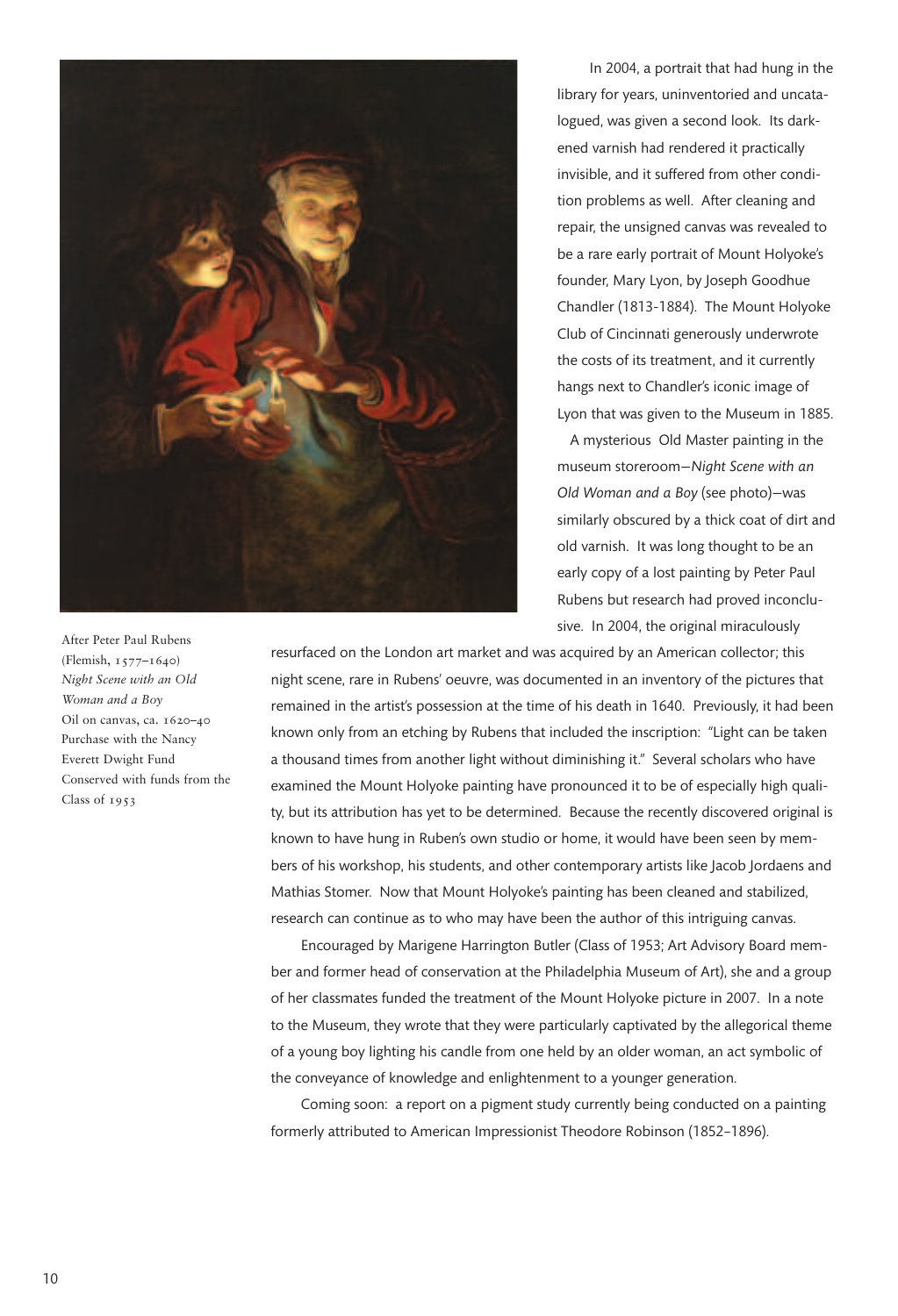## MH CAM ON THE ROAD

HOUSING THE WORLD'S LARGEST COLLECTION of works by the brothers Charles (1863–1948) and Maurice Prendergast (1858–1924), the Williams College Museum of Art has partnered with the Terra Foundation for American Art to produce an astonishing exhibition of Maurice Prendergast's Italian works on paper. The Museum's vibrant watercolor *Festival Day, Venice* is among the nearly 100 objects highlighted in this major exhibition, *Prendergast in Italy.* This luminous study from the artist's first trip to Italy demonstrates his fascination with the rhythmic patterning of color and form over a densely populated surface. On view at Williams through September 20th, the exhibition—and Mount Holyoke's watercolor—will then travel to the Peggy Guggenheim Collection in Venice.

Visitors to Vermont this fall can enjoy three objects from the Museum's strong Italian holdings as part of the Middlebury College Museum of Art's exhibition *Art of Devotion: Panel Paintings in Early Renaissance Italy.*

Maurice Brazil Prendergast (American, 1859–1924) *Festival Day, Venice* Pencil and watercolor, 1898–99 Purchase with the Gertrude Jewett Hunt Fund in memory of Louise R. Jewett

Illustrating the dual function of panel paintings as both devotional objects and emblems of social status, the exhibition addresses the many themes underlying their highly adorned surfaces. Our painted and gilded stucco-forte bust of the Madonna and Child, from the School of Lorenzo Ghiberti, and the tempera and gold panel paintings, *Madonna and Child,* by Sano di Pietro, and *Stigmatization of Saint Francis,* by Bartolomeo di Tommaso da Foligno, are prime examples of the elaborately embellished devotional imagery created during this period. This sumptuous exhibition will travel to South Hadley during the spring of 2010.

From our Greek collection, a beautifully crafted black-figure skyphos narrating a scene from the *Twelve Labors of Herakles* will travel to the Walters Art Museum in Baltimore this October and to the Frist Center for the Visual Arts in Nashville in January. As part of the touring exhibition, *Heroes: Mortals and Myths in Ancient Greece,* the circa 500 BCE skyphos will be presented among pairings of objects and literary quotations that illustrate the drama of Greek mythology.





Theseus Painter (Greek, active ca. 500 BCE) *Black figure skyphos with Herakles, Athena, and Hermes* Terracotta, ca. 500 BCE Purchase with the Nancy Everett Dwight Fund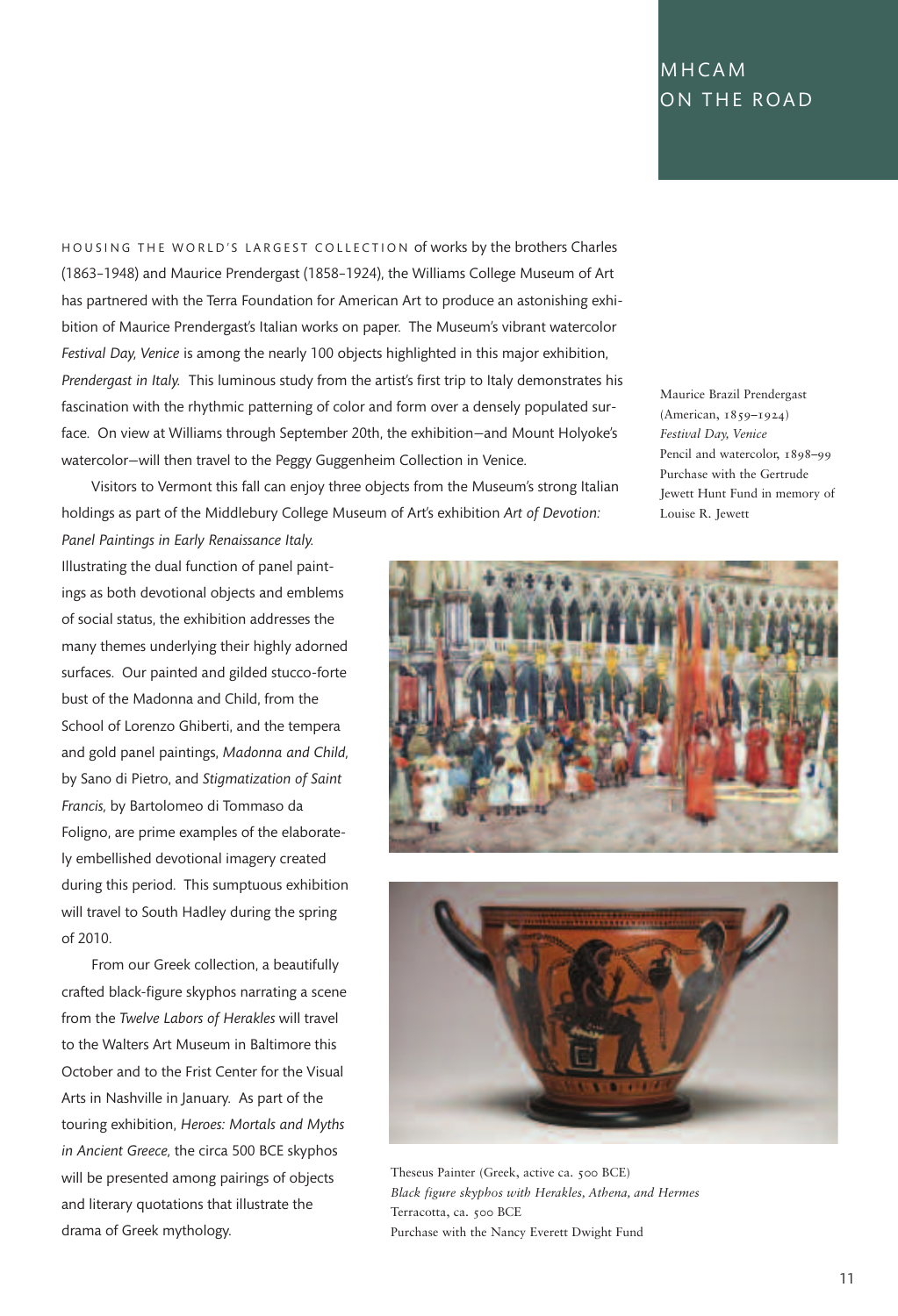## AT THE MUSEUM



FINITE DETAILS OF MUSEUM WORK

"Even with my prior experience in the Museum, my first staff meeting was revealing as I discovered the amount of forethought that goes into every detail of museum work, which all appears to happen seamlessly from an outside perspective," commented Sadie Shillieto, the Museum's new Art Advisory Board Fellow. Having transitioned from student assistant to fellow, Shillieto is gaining the experience necessary to understand the "forethought" that goes into the seemingly infinite details of museum work and to be involved in many of them.

Shillieto, a recent graduate of Mount

Holyoke College (Class of 2009) with a degree in art history, intends to use the fellowship to gain valuable professional skills. She explains, "I want to take advantage of this opportunity to further explore my career options and plan to use it as a stepping stone to my graduate studies." The fellowship is intended to expose recent graduates to all aspects of museum operations, keeping in mind each fellow's distinct abilities and interests. Shillieto's extensive knowledge of the Museum means that she can jump in and participate in all areas of the operation. Over the next year she will focus on deaccessions and the renewal of long-term loans. Her previous experience as the collections assistant for digitization also allows Shillieto to hit the ground running with the photographic documentation of both classes and events for the Museum. The Museum staff is pleased to have Shillieto on board, as we enter into an exciting year of academic initiatives!

#### REPORT ON THE SPRING MEETING OF THE ART ADVISORY BOARD

On April 24-25, 2009, when the campus looked almost paradisiacal, the Art Advisory Board held its annual spring meeting and, as is happening in all such meetings everywhere these days, watched warily for the snake in the Garden of Eden. Specifically, the Board focused its attention on the financial health of the Museum and on finding ways to imaginatively and energetically maintain the high standards of the outstanding exhibitions, events, and activities that have always characterized its mission.

To that end, the weekend's focus was on long-range planning, guided by consultant Ed Hudner, from Cambridge Hill Partners. He charged us with the tasks of: 1) expanding

Sadie Shillieto, (Class of 2009) Art Advisory Board Fellow Photograph Jessica Lavallee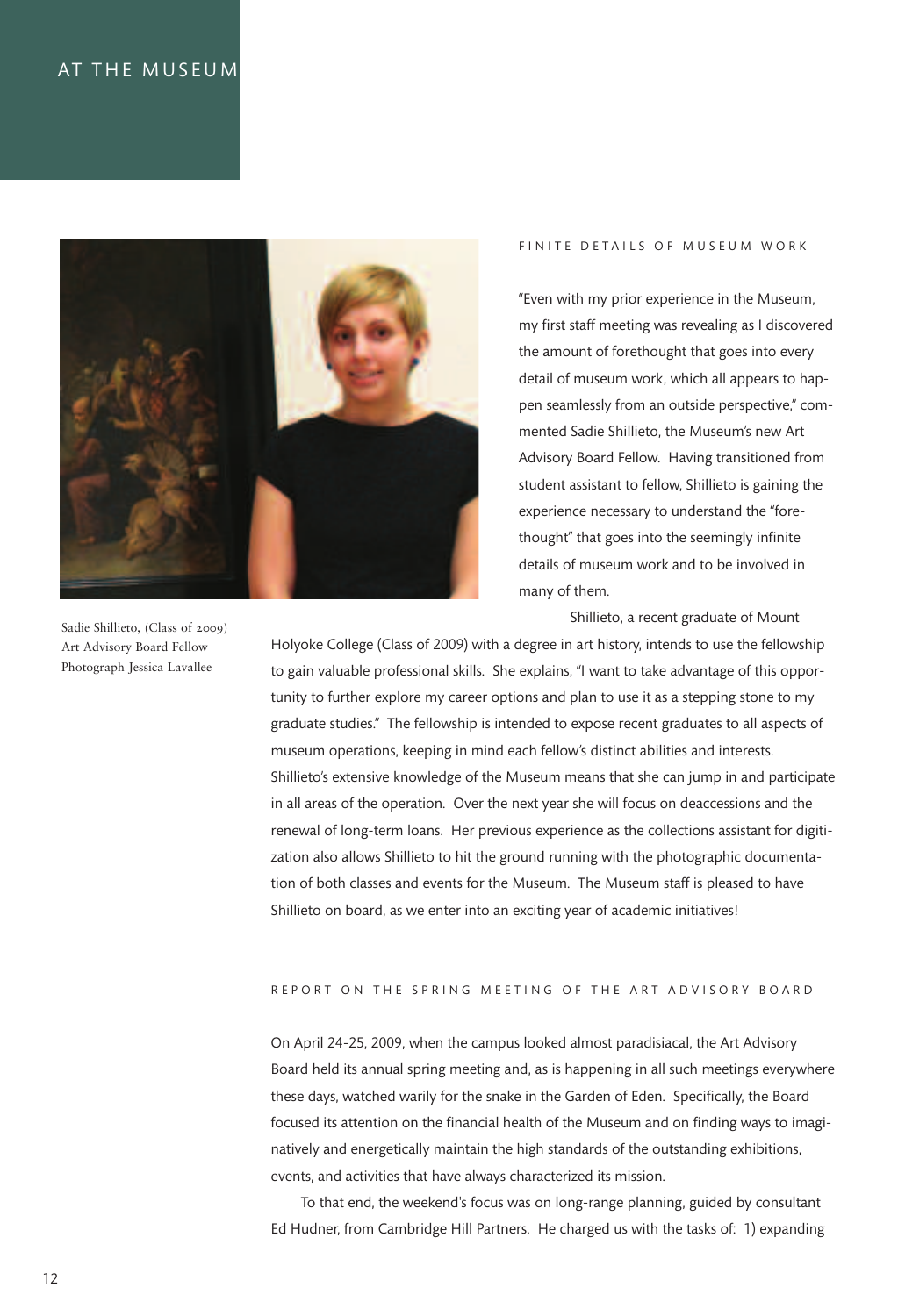



Director Circle weekend New York City May 2009

the membership base of the Friends of Art, 2) extending the Museum's reach into the life of the College and of the

surrounding region, and 3) making the most of the extraordinary opportunities afforded by the Mellon Grant. Hudner will return to campus for our November 13–14 meeting, when we will consider the role of the Art Advisory Board itself, as well as its best means of supporting the Museum's strengths and its efforts to help implement the strategic goals for the future.

With all this in mind, we paid tribute to the retiring members of the Board—David Carter, Marc Futter, Irene Leiwant, Lenore Schorr, and Anne Windham—whose combined service to the Museum totaled an astonishing 101 years! We also approved the nomination of Brian Allen, Director of the Addison Gallery at Phillips Academy, Andover, as a new board member, and we look forward to welcoming him to our deliberations about the future of the Museum.

As part of our continuing commitment to being a significant source of support for the Museum in these uncertain times, the Art Advisory Board has agreed to meet for the foreseeable future in South Hadley for both of its biannual meetings, instead of spending the spring meeting off-campus as has been the custom in years past. We also have heightened our engagement with the Museum by conducting online discussions between meetings, and we are reviewing our by-laws to be sure they conform to today's realities. One of those realities is that the Friends of Art's membership brochure has needed updating, a task undertaken by the Friends of Art Development Committee along with Museum staff members Debbie Davis and Jessica Lavallee. We hope to disseminate the handsome new brochures far and wide in an effort to entice new members to support the Museum we love so well. When you are next on campus, please pick up a handful to give to your friends and classmates. *— Alice DeLana, Art Advisory Board Chair*

#### **FAL L E V E N T S**

Thursday, 17 September, 5:00 pm Exhibition opening and reception *Lisette Model and Her Successors*

"Capturing an Instant: Lisette Model and Her Successors" Panel discussion with Tony Lee, Professor of Art and Art History, Mount Holyoke College Christopher Benfey, Mellon Professor of English, Mount Holyoke College Karen Koehler, Associate Professor of Architectural History, Hampshire College Moderated by Marianne Doezema, Museum Director Gamble Auditorium

Thursday, 1 October, 6:30 pm Exhibition opening and reception *Dance & Dancers*

"Hoodies or Heels: A Visual History of Women in Hip-Hop" Illustrated lecture by Jennifer Weber, Visiting Artist in Dance, Mount Holyoke College, and Founder and Artistic Director of Decadancetheatre, an all-female, hip-hop dance theatre company based in Brooklyn Gamble Auditorium

Special Lecture Thursday, 22 October, 5:00 pm

"Beyond Convention: Lisette Model and Her Successors" Lecture by Jane Gronau, Education Coordinator Museum Galleries